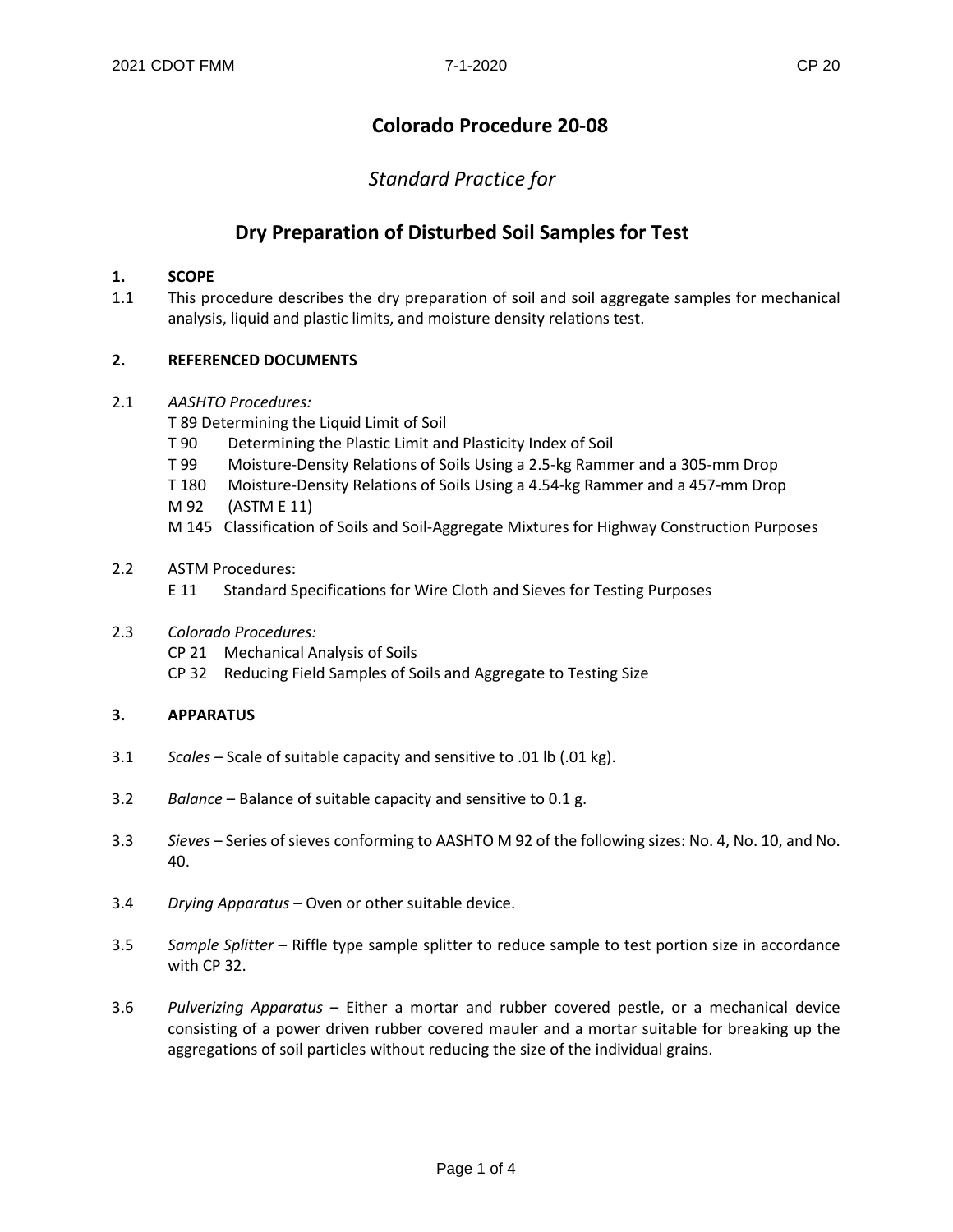#### **4. SAMPLE SIZE**

- 4.1 The amounts of material required to perform the individual tests are as follows:
- 4.1.1 Mechanical Analysis of Soils (CP 21) For the mechanical analysis, material passing the No. 4 is required in the amount of approximately 500 g. The total portion of the sample retained on the No. 4 shall be used for gradation.

**Note 1:** When the mechanical analysis is to be used to determine the soil classification in accordance with AASHTO M 145, material retained on the 3-in. (75 mm) sieve shall not be included in the gradation of the material retained on the No. 4 sieve.

- 4.1.2 Liquid Limit (AASHTO T 89) and Plastic Limit (AASHTO T 90) For the liquid and plastic limit tests, material passing the No. 40 sieve is required in total amounts of 100 to 300 g.
- 4.1.3 For Moisture Density Relations (AASHTO T 99 and T 180) test the following minimum amounts of material as required.

| Minimum<br>Sieve  | Quantity         |
|-------------------|------------------|
| No. 4             | 10 lb. (4.5 kg)  |
| No. 4             | 16 lb. (7.3 kg)  |
| 3/4 in. (19.0 mm) | 12 lb. (5.4 kg)  |
| 3/4 in. (19.0 mm) | 25 lb. (11.3 kg) |
|                   |                  |

#### **5. PREPARATION OF TEST SAMPLES**

- 5.1 The sample shall be dried in air or by use of a drying apparatus that does not exceed  $140^{\circ}$ F (60°C). When sufficiently dry, break up the aggregations and separate the material into two fractions using a No. 4 sieve. Care shall be taken when processing the material through the No. 4 sieve to avoid reducing the natural size of the individual particles. Material retained on the No. 4 sieve shall be thoroughly cleaned using the apparatus described in Subsection 3.6 and a wire brush when necessary. The minus No. 4 material removed shall be combined with the material previously processed through the No. 4 sieve, and added to the total weight (mass) of the material passing the No. 4 sieve, uncorrected for hygroscopic moisture. (See NOTE 1).
- 5.2 Test Specimen for Mechanical Analysis The total fraction of the sample retained on the No. 4 sieve as prepared in Subsection 5.1 shall be set aside for use in the sieve analysis of the plus No. 4 material in CP 21. Immediately after weighing the total amount of material passing the No. 4 sieve as prepared in Subsection 5.1, select by use of a sample splitter, a representative specimen weighing (with a mass of) approximately 500g for the washed sieve analysis in CP 21 and another representative specimen weighing (with a mass of) approximately 250g for a moisture specimen to correct the total weight (mass) of the minus No. 4 fraction and to correct the weight (mass) of the specimen selected for the washed sieve analysis to oven dry weight (mass).
- 5.3 Test Specimen for Liquid and Plastic Limits Tests (T 89, T 90) By use of a sample splitter, select a representative portion of minus No. 4 material as prepared in Subsection 5.1 which will provide approximately 100g to 300g of minus No. 40 material when processed as follows: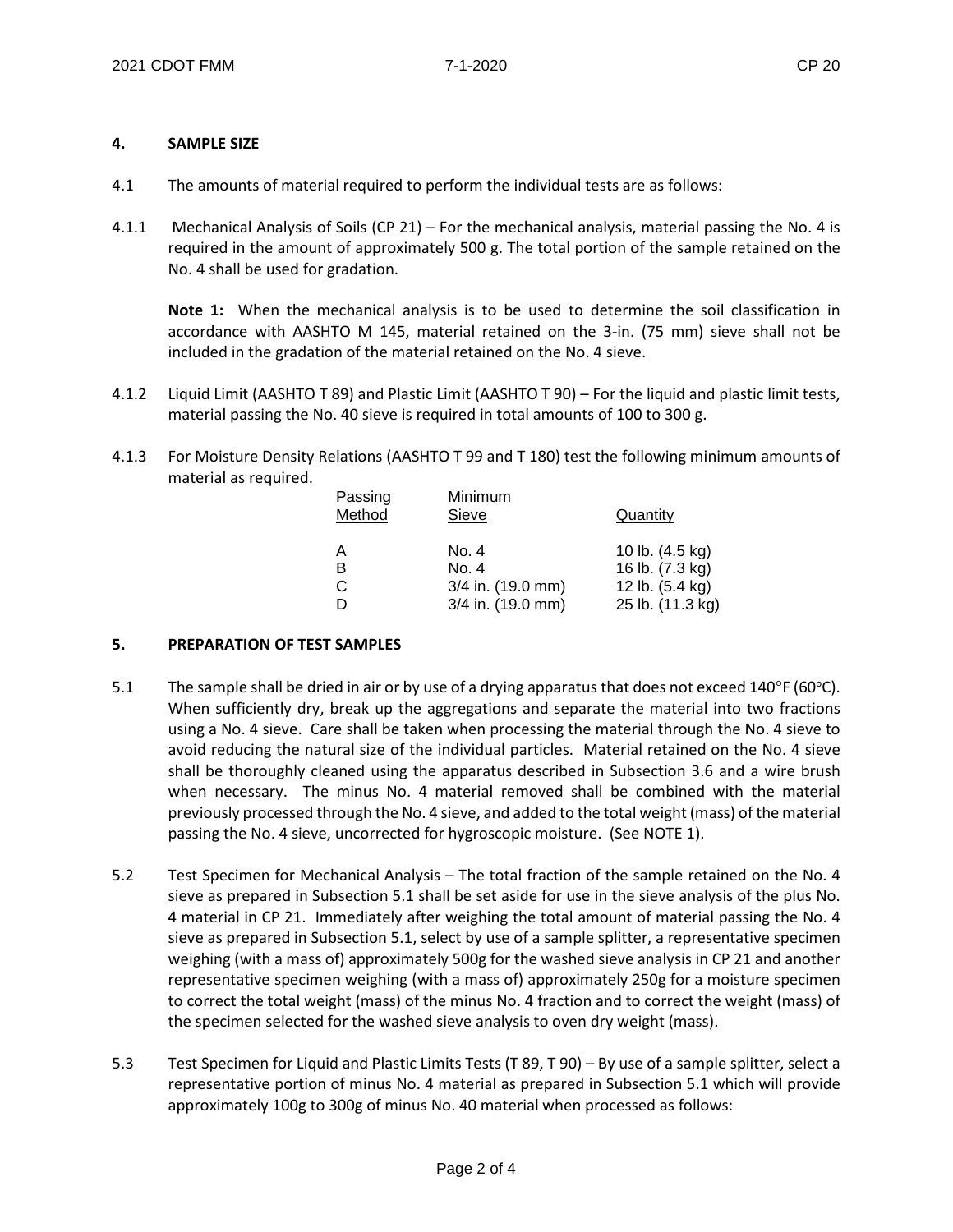5.3.1 The aggregations of soil particles shall be mauled using a rubber covered pestle or a power driven rubber covered mauler and mortar. Separate the specimen on the No. 10 sieve and alternately grind and sieve the material until the plus No. 10 particles appear clean. Discard the material retained on the No. 10 sieve. Alternately maul and sieve the material retained on the No. 40 sieve until only a small quantity passes the sieve and the retained particles appear clean. Discard the material retained on the No. 40 sieve. The thoroughly mixed minus No. 40 material shall be used for the liquid and plastic limits tests. (See Note 2).

**Note 2:** When mauling material with a pulverizing apparatus it shall be done in such a manner as to break up the aggregations without fracturing the individual grains.

5.4 Moisture Density Relations Test - By use of a sample splitter select a representative portion of minus No. 4 material as prepared in Subsection 5.1. Prepare the plus No. 4 material according to the procedure described in AASHTO T 99 or T 180 Method C or D. The minimum weight (mass) requirement shall be as shown for the applicable method in Subsection 4.1.3.